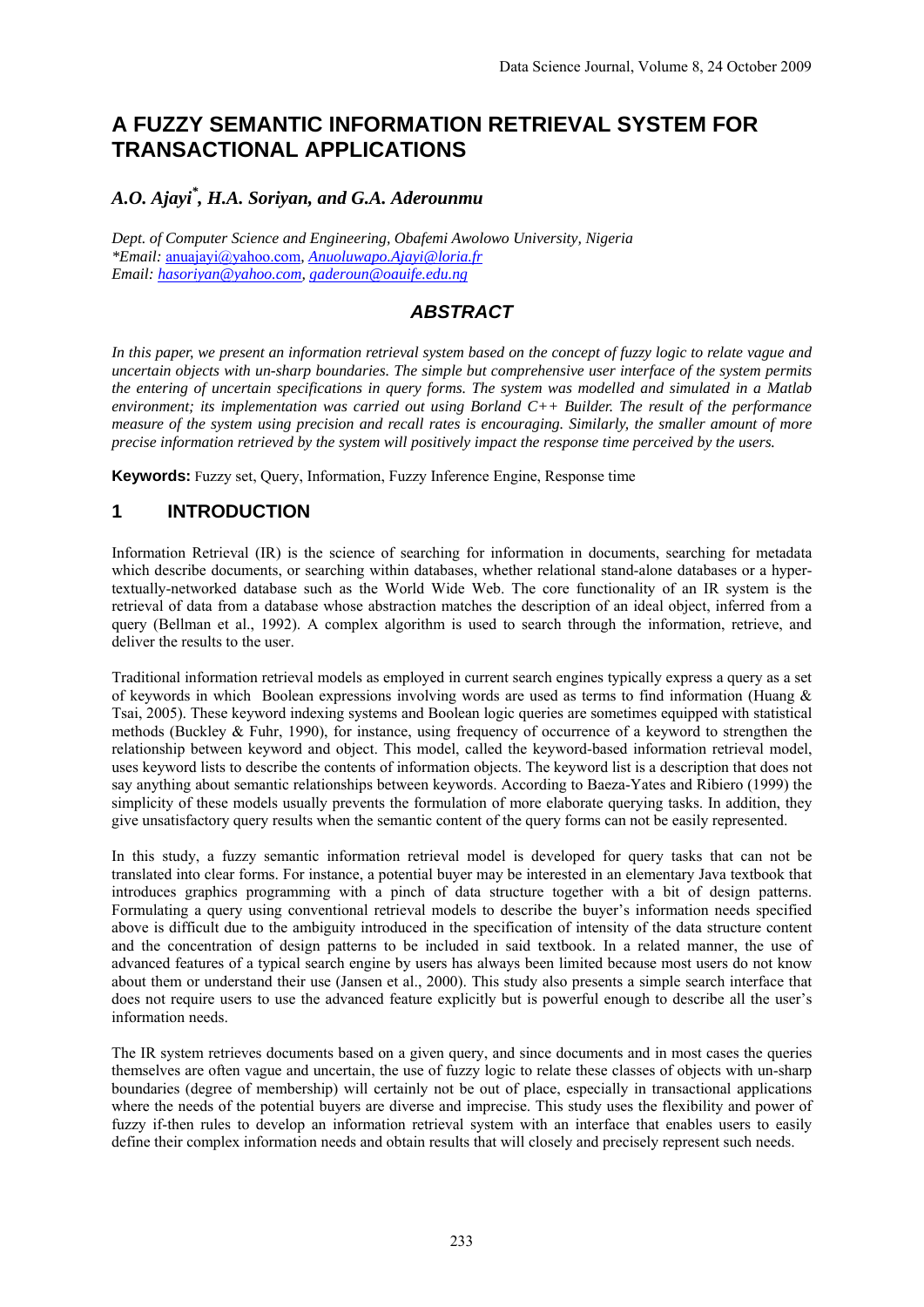In a related manner, the use of advanced features of a typical search engine by users has always been limited because most users do not know about them or understand how to use them (Jansen et al., 2000). This study presents a simple search interface that does not require users to use advanced features explicitly but is powerful enough to describe all the user's information needs.

This paper is organised as follows. Section 2 presents related work. In Section 3, a description of the fuzzy semantic information retrieval system is given. In Section 4, the simulation of the IR model using Simulink from the Matlab software is described. In Section 5, the implementation of the fuzzy semantic information retrieval model using Borland C++ Builder software is discussed. Performance evaluation of the IR model with results is presented in Section 6. Finally, Section 7 concludes the study.

# **2 RELATED WORK**

Several approaches have been proposed to help users specify their information needs more effectively. For instance, Belkin et al*.* (2003) proposed the use of an additional space for users to type a more wordy description of their information needs while Kelly et al. (2005) proposed the use of clarification forms to extract additional information about search context from users. These approaches are effective in best-match retrieval systems where longer queries generally lead to more relevant search results (Belkin et al*.,* 2003). The downside of these methods is the increase in size of the query. Relevance Feedback (RF) (Oddy, 1977) and interactive query expansion (Efthimiadis, 1996) are other useful techniques to improve the quality of information provided by users of IR systems regarding their information needs. For the RF approach, the user presents the system with examples of relevant information that are later used to formulate an improved query. However, according to Kaski et al. (2005), getting users to use RF in the Web domain is difficult due to the complexity in conveying the meaning and the benefit of RF to users. Query suggestions offered based on query logs have the potential to improve retrieval performance with a limited burden on users. However, the approach is not suitable for commercial sites where re-execution of a similar query is rare.

Most commercial search engines provide advanced query interface to allow the specification of advanced queries using Boolean operators (AND, OR, and NOT) to combine terms. However, according to Jansen (2000) and Silverstein et al. (1999), only a small percentage of users are able to use the function perfectly because of the complexity involved in the formulation of such syntax. Separate studies conducted in Chi et al. (2001) and Teevan et al. (2005) revealed that gathering more information about users can improve the effectiveness of searches. However, this comes at the expense of storing more information about users than what is typically available from interaction logs, and also, there is difficulty in associating interactions with user characteristics.

### **3 FUZZY SEMANTIC INFORMATION RETRIEVAL MODEL**

A bottom-up approach was employed in the design of the fuzzy semantic information retrieval system. For simplicity of presentation, an information retrieval system for books is considered here. The system consists of three modules, each implemented as a fuzzy inference system. The modules comprise *category*, which ranks related group of books (programming, artificial Intelligence, databases, etc.) into one partition; *feature,* which maps books using their features (price, format, publisher, etc.) into another partition; and *fsir*, which combines the partitions from the other two modules (c*ategory* and f*eature*) into a partition that is used to identify book(s) in the database. Figure 1 depicts the architecture of the model. In this model, the ambiguity in the database or user's query is represented using a fuzzy logic concept.



**Figure 1.** Fuzzy Semantic Retrieval System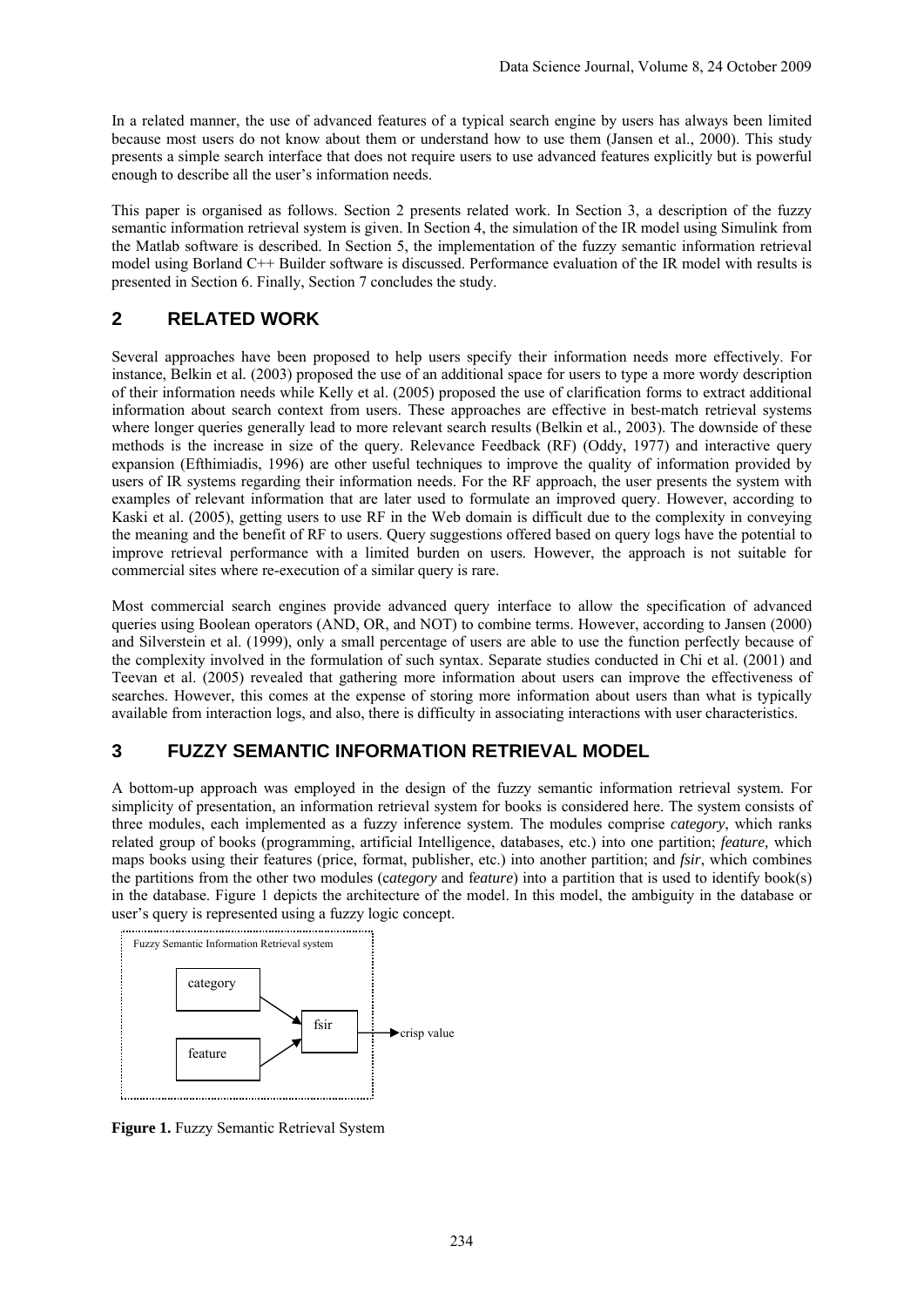A fuzzy semantic information retrieval system is described using a fuzzy logic model (Mamdani, 1974) of the form:

$$
R^n: \text{if } X^1 = A^{1n} \text{ and } \cdots X^m = A^{mn} \text{ then } Y = B^n \tag{1}
$$

where  $R<sup>n</sup>$  is a typical fuzzy rule of degree n, and the output of the rule depends on the degree of activation of its antecedent. The Mamdani inference scheme aggregates the outputs into a single fuzzy set for the variable Y, where de-fuzzification process is applied later to transform the output fuzzy set into a crisp value. The premise of a fuzzy rule specifies the condition that must be true before the firing of the rule. The firing of each component premise clause of a rule depends on the degree of truth associated with it due to the result of the fuzzified crisp input values. The premise space of the variables is partitioned into fuzzy subspace by studying the characteristics (context and content of books and their features) and the relationships between the books in the database. For instance, a Java programming textbook is likely to be related to computer graphics concepts, as one to four chapters of the Java textbook may be dedicated to these concepts. The linguistic variables are associated with a specific range of values by defining fuzzy sets over the Universe of Discourse (UoD) for each input variable.

For clarity of presentation, the fuzzy logic modelling of the *category* module is discussed in-depth in this study. The *Category* module has five input variables (**programming**, **general**, **graphics**, **artificial intelligence**, and **internet**), with their linguistic terms expressed as fuzzy sets. For example, the input variable g**eneral** has five linguistic terms, which represent a sub-group of books under it. This sub-group includes automata theory, compiling techniques, data structures and algorithms, operating systems, and databases, formally represented in the system as

#### *general = {automata, compiler, datastructure, os, database}.*

The degree to which an input value belongs to a given fuzzy set is computed by the respective membership function. After a careful analysis of the characteristics of the available books (input data), the triangular and trapezoidal membership functions are selected. The fuzzy set for each of the input variables (**programming**, **general**, **graphics**, **ai**, and **internet**) of the *category* module is shown in Figure 2.

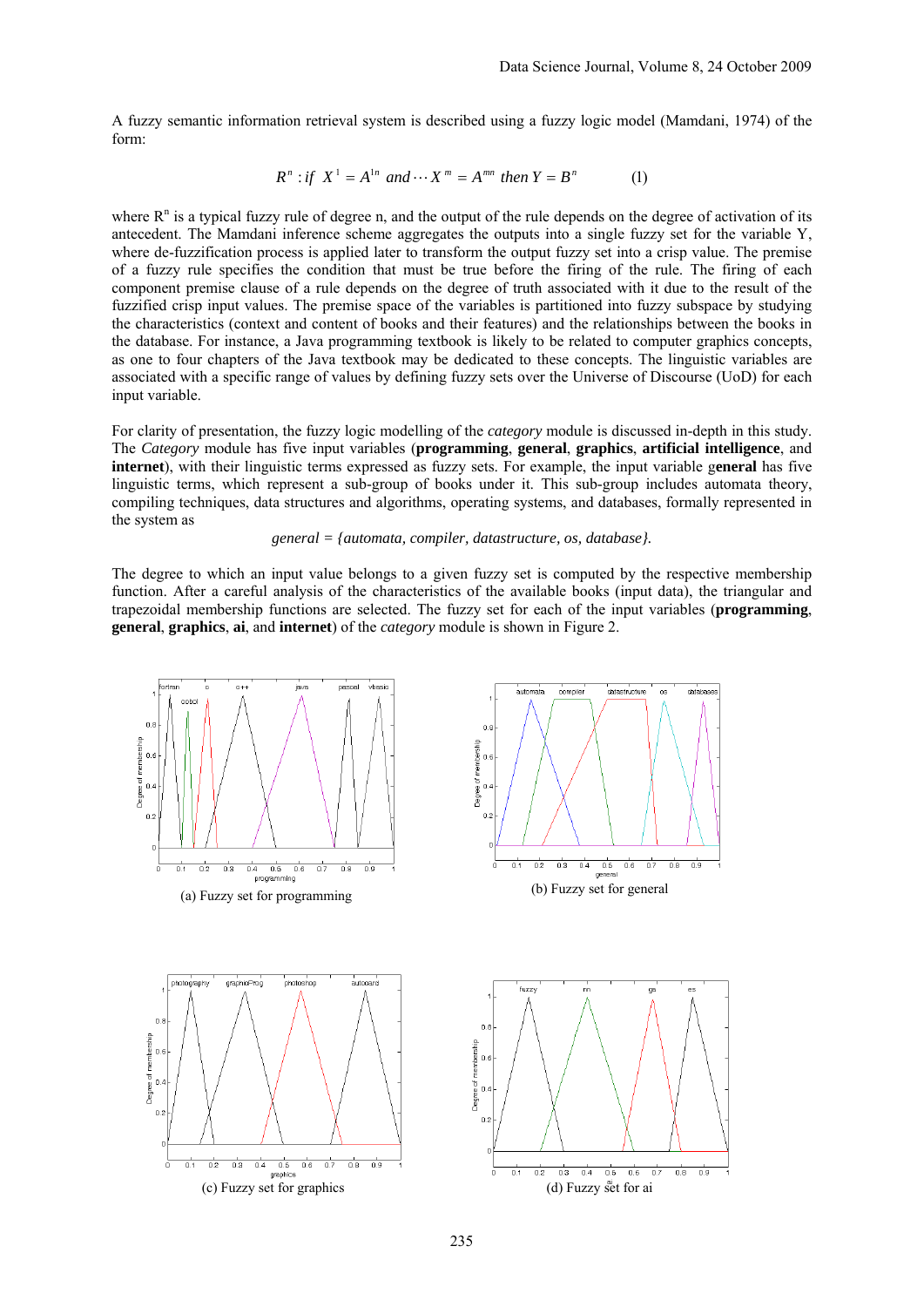

**Figure 2.** Fuzzy sets for the input variables

For the premise parameters identification (identification of premise and consequence) process, the space of each input variable is taken in turn and partitioned into fuzzy subsets while keeping the range of the other variables unpartitioned. Therefore, for the *category* module, when the 'programming' variable is partitioned, the variables 'general', 'graphics', 'ai', and 'internet' are not partitioned. In addition, when the 'general' variable is partitioned, the variables 'programming', 'graphics', 'ai', and 'internet' are not partitioned. At the end of the identification process for the consequence and premise parameters, a set of rules, which describes the behaviour of the fuzzy inference system, is produced. Looking at the membership functions depicted in Figure 2, the input variable 'programming' has seven sets of premises, the variable 'general' has five sets of premises, the variables 'graphics' and 'ai' have four sets of premises respectively, while the variable 'internet' has two sets of premises for each fuzzy subset. Hence, there are 7\*5\*4\*4\*2=1120 rules for each input variable. As there are five variables, the total number of rules will amount to 1120\*5=5600. However, using the rule of thumb, or heuristic, concerning the relationship among the variables, it is possible to reduce the number of rules significantly (Zhang et al., 1997). It should be noted that removing a fuzzy subset from the clause of a rule reduces the number of rules by 25. After eliminating irrelevant rules, the total number of rules left in the *category* module is 540. Similar procedures were carried out for the *feature* and *fsir* modules respectively. The *feature* module has 360 rules, while the *fsir* module has 720 rules.

Performing a fuzzy inference process involves the following steps:

- (i) Fuzzification: takes the crisp numerical values of the inputs and determines the degree to which they belong to each of the appropriate fuzzy sets via membership functions.
- (ii) Weighting: applies specific fuzzy logic operators (AND, OR, and NOT) on the membership values of the premise parts to get a single number between 0 and 1 that forms the fuzzy strength of each rule.
- (iii) Generation: creates the consequent relative to each rule.
- (iv) Deffuzification: aggregates the consequents to produce the output. From the various defuzzification methods, the weighted average is used in this study because it is reliable in average performances.

The following example illustrates how fuzzy logic is used to define a partition for books. We assume that a set of books has the following properties: 70-100% in content of C++ programming, with 20-40% content of automata theory, 60-100% of compilation techniques, and 20-60% content of data structures and algorithms. Then the values 0.35 and 0.36 (see Figure 2 (a-b), for instance) are entered for the input variables p**rogramming** and **general** respectively for the *category* module. The corresponding truth values when obtained from Figure 2(a-b) give the values indicated in Table 1. These values, when plugged into rules that will be fired (3, 4, and 10 given below), give a crisp value that represents the ranking of books in this set. The membership functions (singletons) 2.5, 3.5, and 9.5 are assigned to '*fuzzy-set is c3*', '*fuzzy-set is c4*', and '*fuzzy-set is c10*' respectively.

*Rule 3: If (programming is C++) and (general is compiler) then (fuzzy-set is c3) Rule 4: If (programming is C++) and (general is automata) then (fuzzy-set is c4) Rule 10: If (programming is C++) and (general is compiler) then (fuzzy-set is c10)* 

For rule 3, the weighting for the output  $\mu(3)$  is given as  $\mu(3) = \min(1,1) = 1$ , and the output value 't(3)' is 2.5. The other two rules give: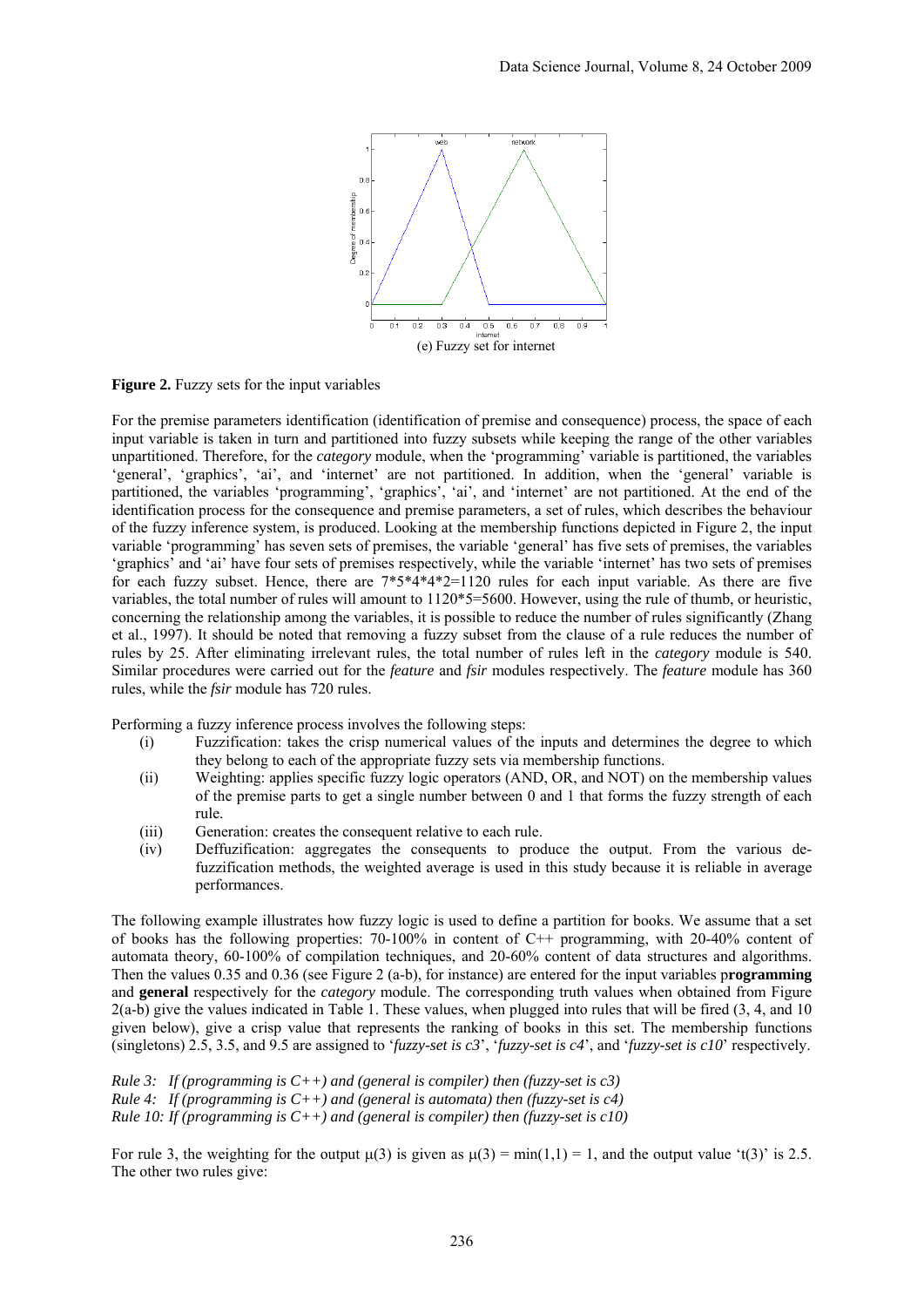$\mu$ (4)= min(1,0,3)=0,3, t(4)=3,5  $\mu(10)=$  min(1,0.4)=0.4, t(10)=9.5

The weighted average computation yields:

 $\frac{\mu(3)*t(3)+\mu(4)*t(4)+\mu(10)*t(10)}{\mu(3)+\mu(4)+\mu(10)} = \frac{1*2.5+0.3*3.5+0.4*9.5}{1+0.3+0.4} = 4.32$  $1 + 0.3 + 0.4$  $\mu(3) + \mu(4) + \mu(10)$ 

Thus, the value 4.32 represents the partition of the set of books with the properties given in the example above.

In most fuzzy IR systems (Anvari & Rose, 1987; Buckles & Petry, 1982; Medina et al., 1994), a numeric indexing form F exists where F: D x T→[0,1] such that F maps a given record r<sub>i</sub> and a given keyword k<sub>i</sub> to a numeric weight between 0 and 1.  $F(r_i,k_i)=0$  implies that the record  $r_i$  is not at all about the concept represented by keyword  $k_i$ , and  $F(r_i, k_i)=1$  implies that the record  $r_i$  is perfectly represented by the concept indicated by  $k_i$ . On the contrary, based on the assumption that the clustering process can be performed, our proposed model partitions the sample into sets such that each one contains exactly those values that represent one and only one real world object. Thus, the partitions are used as the set of values that should be returned.

**Table 1**. Truth values for the input variables

| Programming | General |
|-------------|---------|
| (0.35)      | (0.36)  |
| 0           | 0.3     |
| 0           |         |
| 0           | 0.4     |
| 1           | 0       |
| 0           | 0       |
| 0           |         |
|             |         |
|             |         |

### **4 MODELLING WITH MATLAB**

In schools and industry, simulation tools based on MATLAB and Simulink are popular for science and engineering applications. MATLAB has many instructions and tools for designing applications and developing algorithms, while Simulink provides excellent graphical user interface and block libraries that allow rapid and easy building, simulating, and testing of system models. Furthermore, since MATLAB contains the Fuzzy Logic Toolbox, it turns into a powerful intelligent systems simulation and analysis tool. The fuzzy inference engine of the *category* module is depicted in Figure 3. The fuzzy semantic IR system was simulated using Simulink. Figure 4 depicts an interaction with the model when the following book features are entered: book category  $(100\%)$ , programming in C++  $(0.65)$ , price (\$85), pages (500), format-paperback  $(0.5)$ , and published by O'Reilly (14.5).



**Figure 3.** Fuzzy inference engine of the *category* module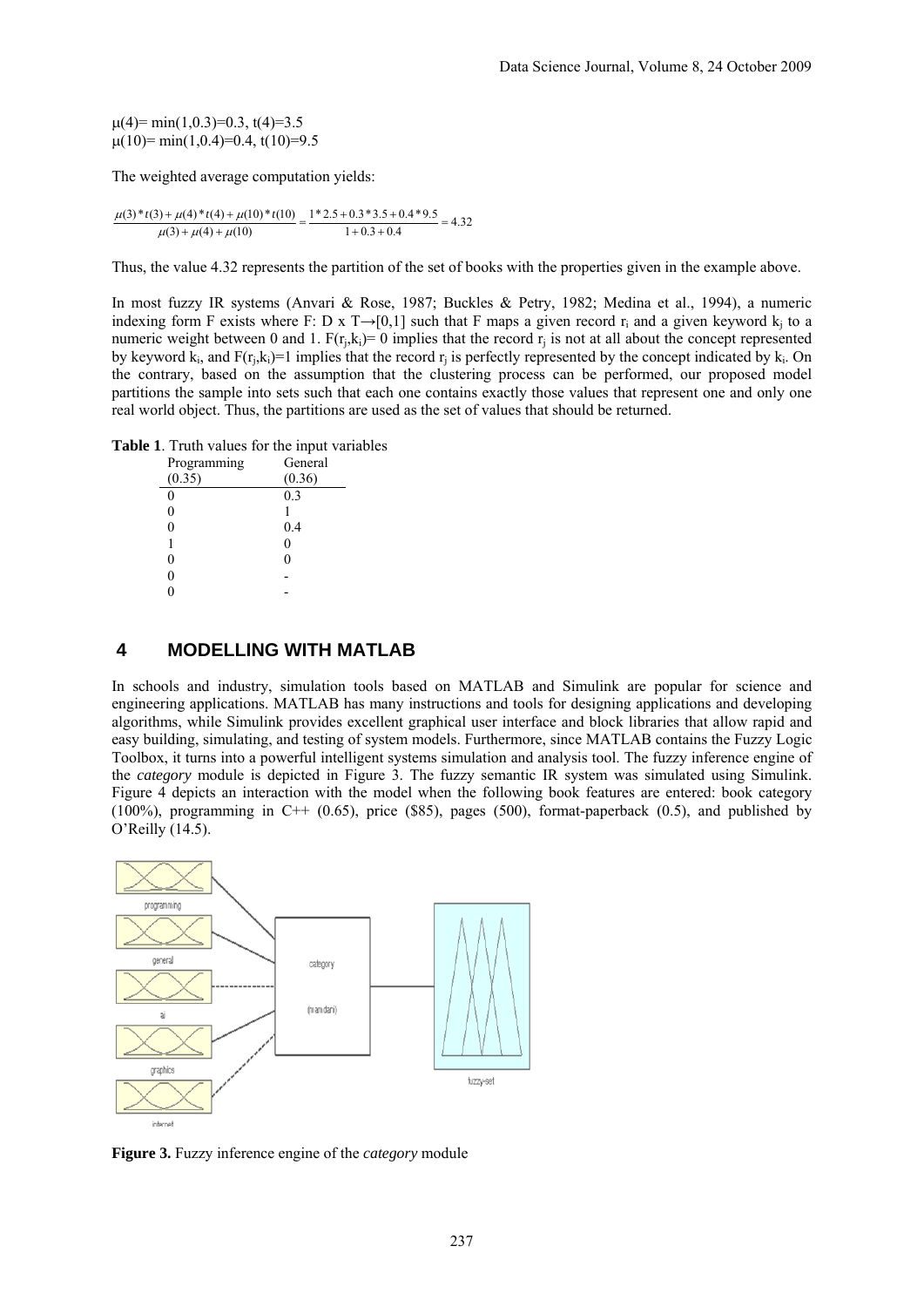The simulated model responds with the crisp value of 18.53, which describes the user's information needs. Figure 5 depicts the objects in the database (in the blue rectangle) that relate closely to this value (18.53) given by the fuzzy semantic information retrieval system modelled in Simulink and depicted in Figure 4. In this study, the relationship between the user's query and the objects in the database is defined using Equation (2):

$$
r = |q - o| \le 1 \qquad (2)
$$

where q is the query, o represents the object, and r is the query result.



**Figure 4.** Simulink model of the information retrieval system

| Beginning J2ME                                               | 1 Paperback | 200 | 40 Programming | 12.5           |
|--------------------------------------------------------------|-------------|-----|----------------|----------------|
| Computer Programming 2 Visual Basic                          | 1 Paperback | 360 | 39 Programming | 13.9           |
| Designing Visual Language: Stategies for Professional Commun | 1 Paperback | 455 | 30 Programming | 14.9           |
| The C Programming Language                                   | 2 Paperback | 274 | 45 Programming | 14.5           |
| Head First Design Patterns                                   | 1 Paperback | 676 | 45 Programming | <u>16</u>      |
| Introduction to C++                                          | 2 Paperback | 500 | 50 Programming | 18.5           |
| Designing problems in C++                                    | 2 Paperback | 480 | 46 Programming | 18.4           |
| Object orientation in C++                                    | 3 Paperback | 680 | 70 Programming | <u> 18.5</u> 1 |
| Concept & Models of Programming                              | 3 Hardcover | 560 | 50 Programming | 20.2           |
| Beginning Programming with Perl                              | 4 Paperback | 450 | 45 Programming | 21             |
| saming Parl                                                  | 3 Panethack | ?ንበ | 75 Programming | 21.4           |

**Figure 5.** Objects related to query given in Figure 4

### **5 MODEL IMPLEMENTATION**

A fuzzy semantic product search system (ABC Bookstore) was developed using Borland C++ Builder running in a Windows environment on a PC. The search interface of the system is depicted in Figure 6. To conduct a query, a user specifies his/her information needs using one of two methods: either by dragging the scroll bar in which the Textbox above the scroll bar shows the corresponding value or by typing the feature value into the text box with the scroll bar moving accordingly. To prevent an erroneous input, the system disallows entering a value smaller than the minimum or larger than the maximum value. For instance, the minimum and the maximum prices considered in the system, based on information available on books used for the study, are \$20 and \$200 respectively. Hence, a user is not able to enter a price for a book that is less than 20 or greater than 200. The system also allows for indecisive selection by users. For instance, if the user is not too particular about the book category, he or she can simply check the "don't know" option, and the system thereafter executes the query using default settings. To search the system, the user selects a coarser-grain option of book categories, for instance programming, then, using a combo box, selects a finer-grain option for specific programming books, e.g., JAVA, BASIC, Pascal, etc., and finally, specifies the feature (price, format, publisher, etc.) that represents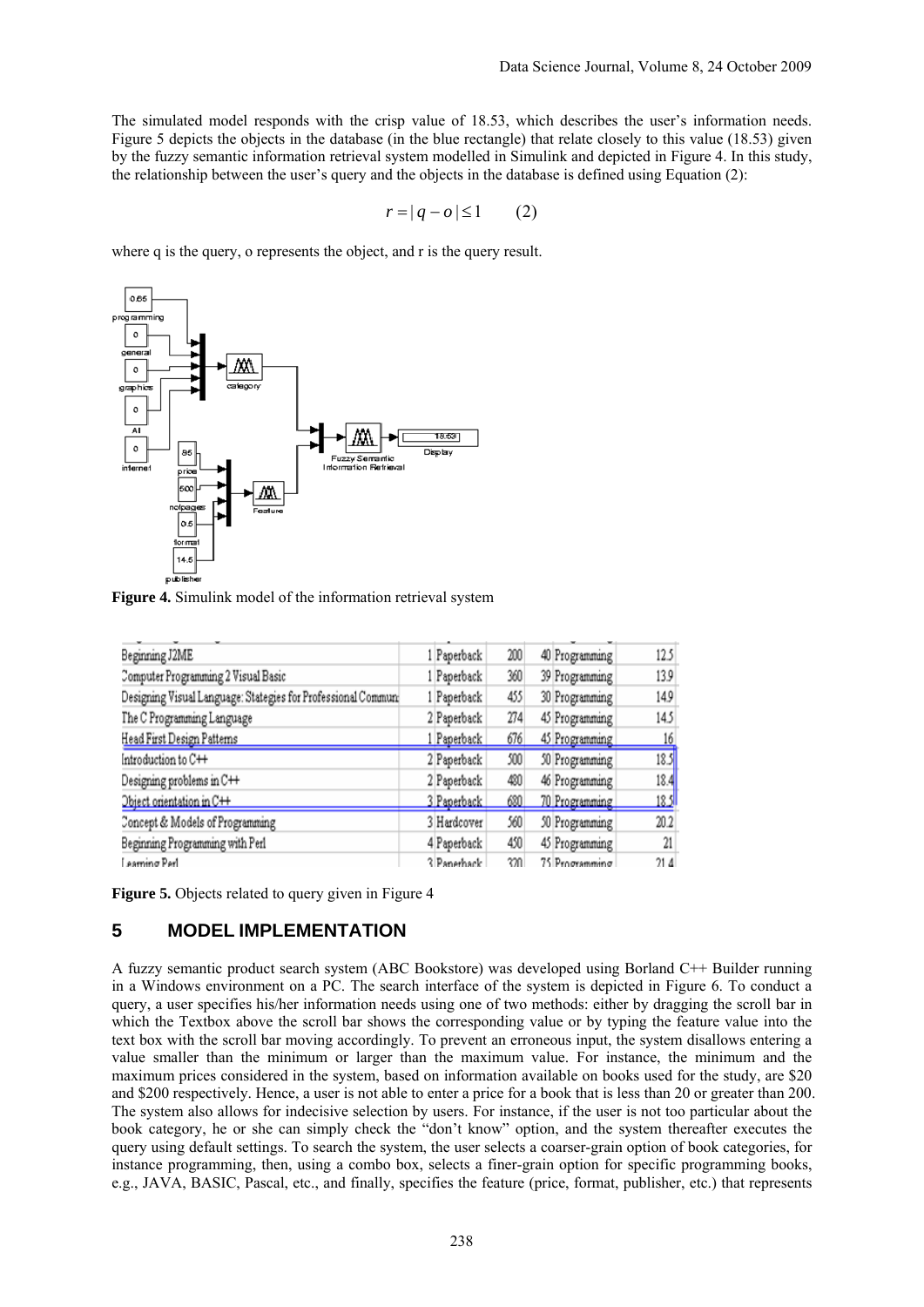his/her information need. The search interface (see Figure 6) is divided into two parts (category and feature selection), which allows for easy entry of query specifications. The experimental database consists of five book categories and four book features. The categories include Programming, General, Design and Graphics, Artificial Intelligence, and Internet/Network, while the features considered are price, number of pages, publisher, and format.

The respective default settings for each category and features are shown in Figure 6. After finishing the query specifications, the user clicks the "Search" button, which triggers the system to search the database and to present a search result that closely relates to the user's information need. For instance, assume a user wants a list of paperback format books consisting of 50% Java and 50% graphics in content, published by O'Reilly, and having price and pages not more than \$50 and 1000, respectively. The search interface showing how the query is entered is depicted in Figure 7.



**Figure 6.** A fuzzy semantic information retrieval **Figure 7.** A sample search user interface





**Figure 8**. A sample search result

Figure 8 shows the search result (targets) returned by the search engine. In this example, the system returns the objects that are closely related to the specified query. Equation (2) is used to determine the closeness between the objects and user's query.

### **6 PERFORMANCE EVALUATION**

The algorithm developed in Section 2 was applied to a university library database containing about 2000 computer textbooks. The database structure has fields that include bookID, author, title, isbn, publisher, category, price, edition number, and publication date. The proposed fuzzy IR system reads a book's properties and partitions it into sets using book attributes as well as the relationship between book categories (i.e., is Java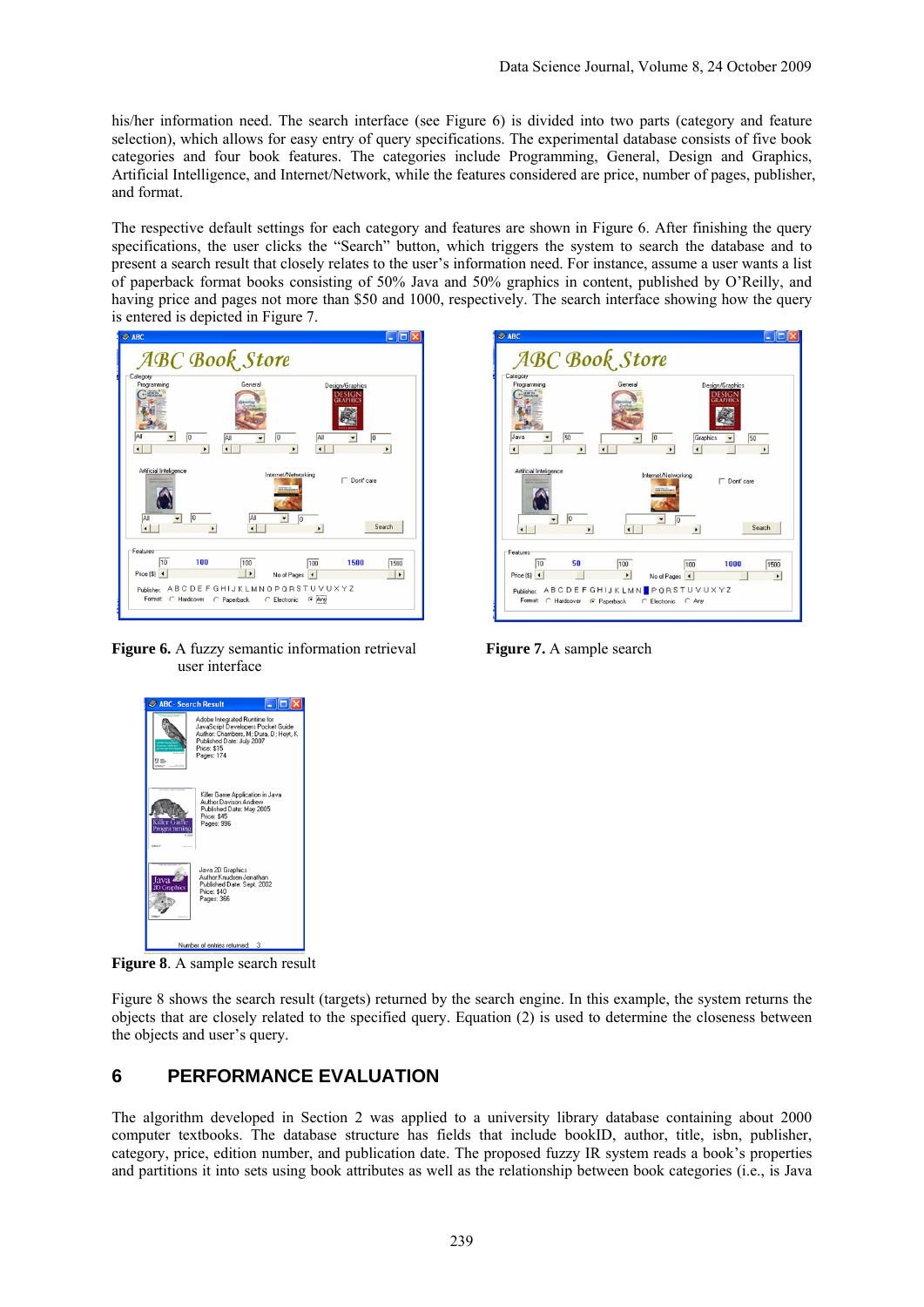programming related to database). Queries were manually built with terms from the title, publisher, category, and price fields. Twenty (20) queries were used in the evaluation, and some examples of the queries used are given in Table 2. In order to evaluate the performance of our proposed fuzzy semantic information retrieval model, a comparison of results was accomplished with respect to the fuzzy IR algorithm developed by Kraft et al. (1994) and the boolean IR system, using the standard recall and precision evaluations by computing the precision and recall at various cut-off points, where the precision is determined at various recall levels. The equations describing the two measures are given in Equations (3) and (4).

$$
P = \frac{FR}{TF}
$$
(3)  

$$
R = \frac{NR}{TR}
$$
(4)

where P is the precision rate, FR represents targets found to be relevant, and TF represents total targets found. Similarly, R is the precision rate; NR is the number of targets found to be relevant, and TR is the total number of targets. Stated in another way, the recall rate is the ratio of the numbers of relevant targets discovered to the number of total relevant targets in the database repository. Figure 9 shows the precision evaluation when taking 10 recall levels from 0 to 100%; that is, given a ranked result of the search, we used human experts to judge the relevance of the first ranked document to the query. If it was truly relevant, it was associated with a 100% precision level. The same procedure was repeated for the second ranked document, the third ranked document, and so forth. The values in Figure 9 were obtained using the average of 20 searches of roughly similar queries. The proposed fuzzy semantic information retrieval system outperforms the other two IR systems, with 82% on average of relevant documents being retrieved versus 75% and 41% of relevant documents obtained in fuzzy IR and boolean IR systems respectively. Our model outperformed both boolean and fuzzy IR systems.

Although our system and the fuzzy IR system are both built using fuzzy logic, they use different indexing and query processing strategies, which leads to their performance difference. In traditional fuzzy IR, indexed terms map every record and the query to a numeric weight between 0 and 1. As a result, queries are always evaluated against all objects in the database. On the contrary, in our system, objects are partitioned into sets, and queries are evaluated against the most suitable partition(s) from the available list of partitions. In this way, our system benefits from grouping objects with similar interests. By doing so, a query is only evaluated against the correct set/partition, which usually produces good results.

Moreover, most fuzzy IR systems use Hamming distance or Euclidean distance as the distance measure between query and object, whereas in our model, the formula for the matching degree is simpler (given in Equation (2)), which slightly reduces the computational costs.

| Juery                                  | Meaning                                     |  |  |  |  |
|----------------------------------------|---------------------------------------------|--|--|--|--|
| 60% of Java and 30% of Graphics        | Extract all textbooks having at most 60     |  |  |  |  |
|                                        | percent of Java programming content and     |  |  |  |  |
|                                        | at most 30 percent of graphics content      |  |  |  |  |
| Data structures and price between \$45 | Extract from the data structure category,   |  |  |  |  |
| and $$80$                              | all books having price in the range \$45 to |  |  |  |  |
|                                        | \$80                                        |  |  |  |  |
| 20 percent of database                 | Extract all computer textbooks with at      |  |  |  |  |
|                                        | most 20 percent of their contents           |  |  |  |  |
|                                        | containing "database" concepts              |  |  |  |  |

**Table 2**. Queries used in the evaluation

Similarly, we evaluated the fuzzy semantic information retrieval model against the boolean IR system with respect to information size returned. Our belief is that the smaller and more precise the information returned, the better for users as well as for the resources (bandwidth, processor, RAM) used to process and convey the information. This will go a long way to improving the user perceived quality of service, particularly the response time, where bandwidth limitation do often results in slow traffic.

We compared the two models with relation to search result size and size of information (images and texts) returned when the same query is invoked using the two IR systems. This process was repeated a number of times using different queries, and the average value of five trials was recorded. The approximate system response time was calculated for the two IR systems using Equation (5) for different transmission speeds of 28.8kpbs, 56kpbs, 96kbps, and 128kbps.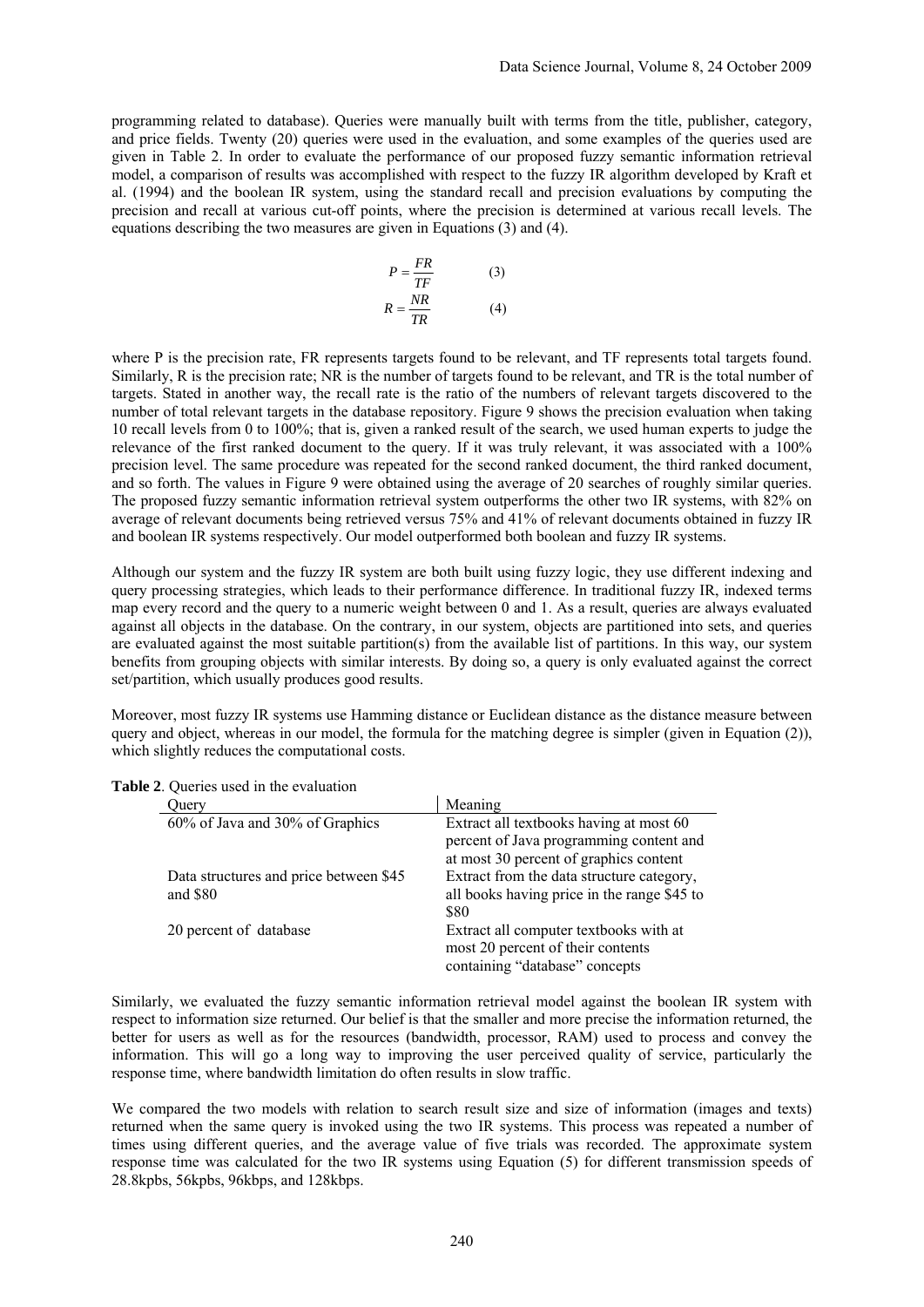$$
RT = \frac{PgSize}{B} \tag{5}
$$

where PgSize is the size of the information returned (texts and images) measured in Kbytes, and B is the transfer rate.

The average page sizes returned by the two models were taken and plotted against bit rates. The response time was recorded for both as shown in Figure 10. The approximate response time experienced in the fuzzy semantic information retrieval model is shorter (half of the time recorded for the boolean IR system) for the different transmission speeds. This is a result of the extraction of less and more relevant information. This attribute will go a long way to reducing loads on computing device and the network.



**Figure 9.** Precision and recall rates of the model **Figure 10**. System response time

### **7 CONCLUSION AND FUTURE WORK**

In this article we have developed a fuzzy semantic information retrieval model that can be used to query transactional databases. The most apparent aspect is the use of a fuzzy inference system to develop the three sub-modules of the system, namely *category*, *feature*, and *fsir*. The experimental results obtained from our simulation model have demonstrated that fuzzy semantic information retrieval has an acceptable performance, especially for recall rate. Similarly, the fuzzy semantic information retrieval model retrieves less and more precise information when benchmarked with the logic based boolean model. This feature will definitely reduce the response time as perceived by users of transactional applications conducting a product search, particularly where computing and network (bandwidth) resources are limited. The user-friendly and comprehensive interface design of the system also lets users enter their uncertain specifications in query forms.

Although the application we have developed is a monolithic one, in the future, we plan to make it web-based and deployed on a server, so that network users can experiment with it and evaluate its performance in real life applications.

### **8 REFERENCES**

Anvari, M. & Rose, G. (1987) Fuzzy relational databases. In Bezdek, J. (Ed.), *The Analysis of Fuzzy Information, Vol. II,* Boca Raton, FL: CRC Press.